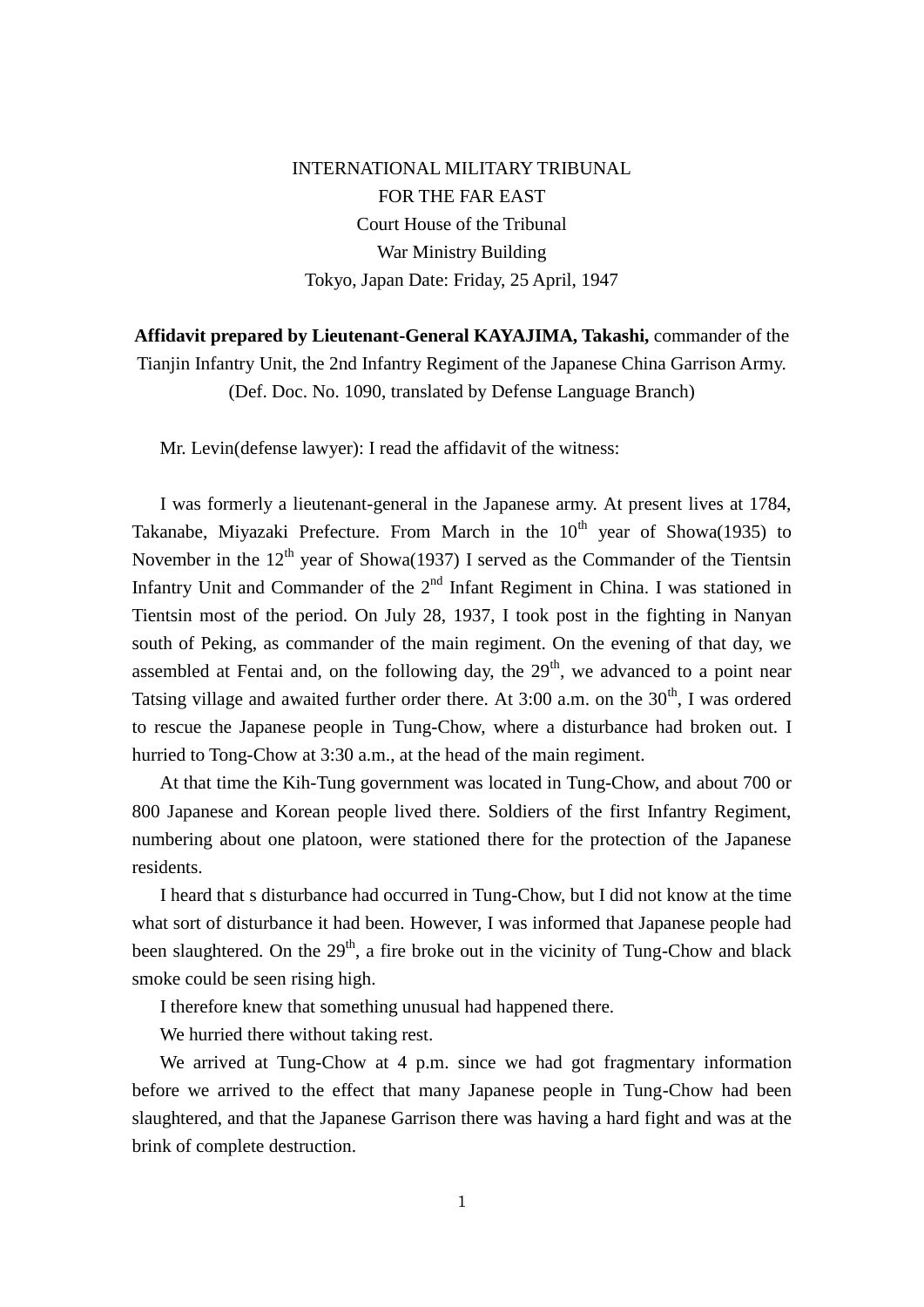Seeing that our unit had arrived at Tung-Chow, the enemy retreated to the northeast and hid. Therefore we entered Tung-Chow without a struggle.

 Within the wall, we found the very tragic sight of the abandoned corpses of ill-fated Japanese residents. The necks of most of the corpses were bound with rope. The corpses of innocent children and butchered bodies of women were such that the sight was almost unbearable. Astonished and indignant we hurried to the Japanese Garrison.

 The Japanese Garrison consisted of 30 soldiers. The total number of Japanese soldiers there, including an additional 60 soldiers belonging to an automobile unit was about 100. Attacked and closely besieged by 3,000 Chinese soldiers, they had a bitter struggle. Fortunately, however, sheltered in a stone building, they had narrowly escsped complete destruction. There were 20 soldiers who had been killed or wounded.

 Immediately by my order, the gate of the wall was closed, search was started within the wall, and remnants of the Japanese people there were gathered together. Only 150 out of 700 or 800 Japanese residents assembled. 350 Japanese were found dead. It was unknown where the remaining 200 or 300 Japanese residents had gone, or whether they had been slaughtered.

 At that time I inquired into details of the incident and reported them to the proper authorities.

 I have no records of this report now. Therefore, in the following account I shall, rely upon the memory of what I witnessed. The impression of the miserable sight is unforgettable and will remain in my memory for the rest of my life.

- 1. I saw a restaurant called Asahi-ken. There 7 0r 8 women aged between 17 or 18 and 40 had all been stripped of their clothing, raped, and shot to death. The private parts of 4 or 5 of them had been thrust through with bayonets. At the entrance of the house, boy in school uniform aged 12 or 13, had been shot dead. Within the house, there was no furniture, beddings or clothing, etc., everything had been looted.
- 2. The corpses of Japanese men who had been shot or stabbed to death remained in the buildings which had housed business firms and public offices. Almost all of them seemed to have been pulled about with ropes around their necks. Blood was splattered on the walls. Those scenes were beyond description.
- 3. In the case of Kinsuiro, the sight was appalling. It seemed to be the place where Japanese residents in Tung-Chow, sensing imminent danger had gathered together. They had been massacred on a large scale. Household articles had been scattered about near the front door and entrance, nearly all valuable articles had been stolen, and 4 male guests staying there had been shot to death in a parlour. It was said